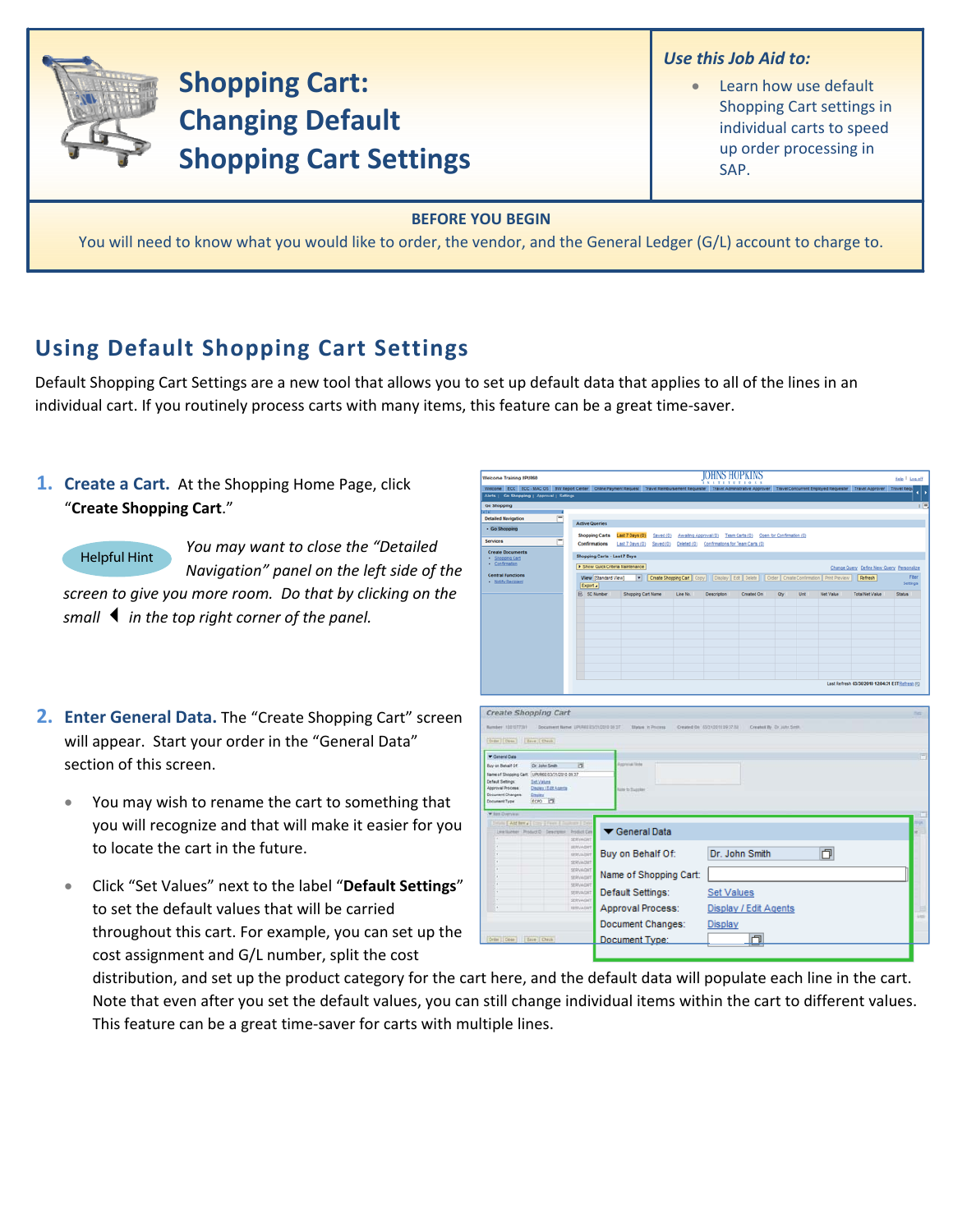- **3. Change Default Settings.** When the "Change Default Settings" dialog box appears, you won't see all of the tabs that are available to you. Either stretch the box horizontally so that all of the tabs appear, or just click on the white file folder to display a list of the available tabs. There will be 4 tabs where you can enter data: Item Basic Data, Account Assignment, Internal Note, and Delivery Address/ Performance Location.
- 4. Item Basic Data. The "Item Basic Data" tab will appear first by default. The first step is to enter a "Product Category" that will apply to most (or all) of the items in your cart. To locate the correct code, select the file folder icon  $\Box$  in the Product Category field.

- 5. Search for Product Category. The easiest way to search for the appropriate Product Category is to click "Start Search" (with no search criteria entered).
	- You'll see a list of the possible product categories. Click the "Description" heading to put them in alphabetical order.
	- Scroll through the list to select the category that best fits your order and then click the order once to insert it into your default settings.

**6.** Account Assignment Tab. Next, click the "Account Assignment" tab.

## **Change Default Settings** .<br>Your data will be transferred to all new items, items already in the shopping cart will be unchanged. Item Basic Data | Account Assignment | Internal Note || **MDIS** ✔ Item Basic Data 靣 Buy on Behalf of: Dr. John Smith Account Assignment Internal Note Goods Recipient: Dr. John Smith **D** Delivery Address / Performance Location Product Category: SERVAGMT b. Purchase Group: Judith Zimmer - Purchasing Grp 32 JHU  $\overline{\phantom{a}}$ Company Code: JOHNS HOPKINS ENTERPIO Location / Plant: JHU Service Provider J JHU Service Provider Storage Location: Storage Location 回 OK Cancel





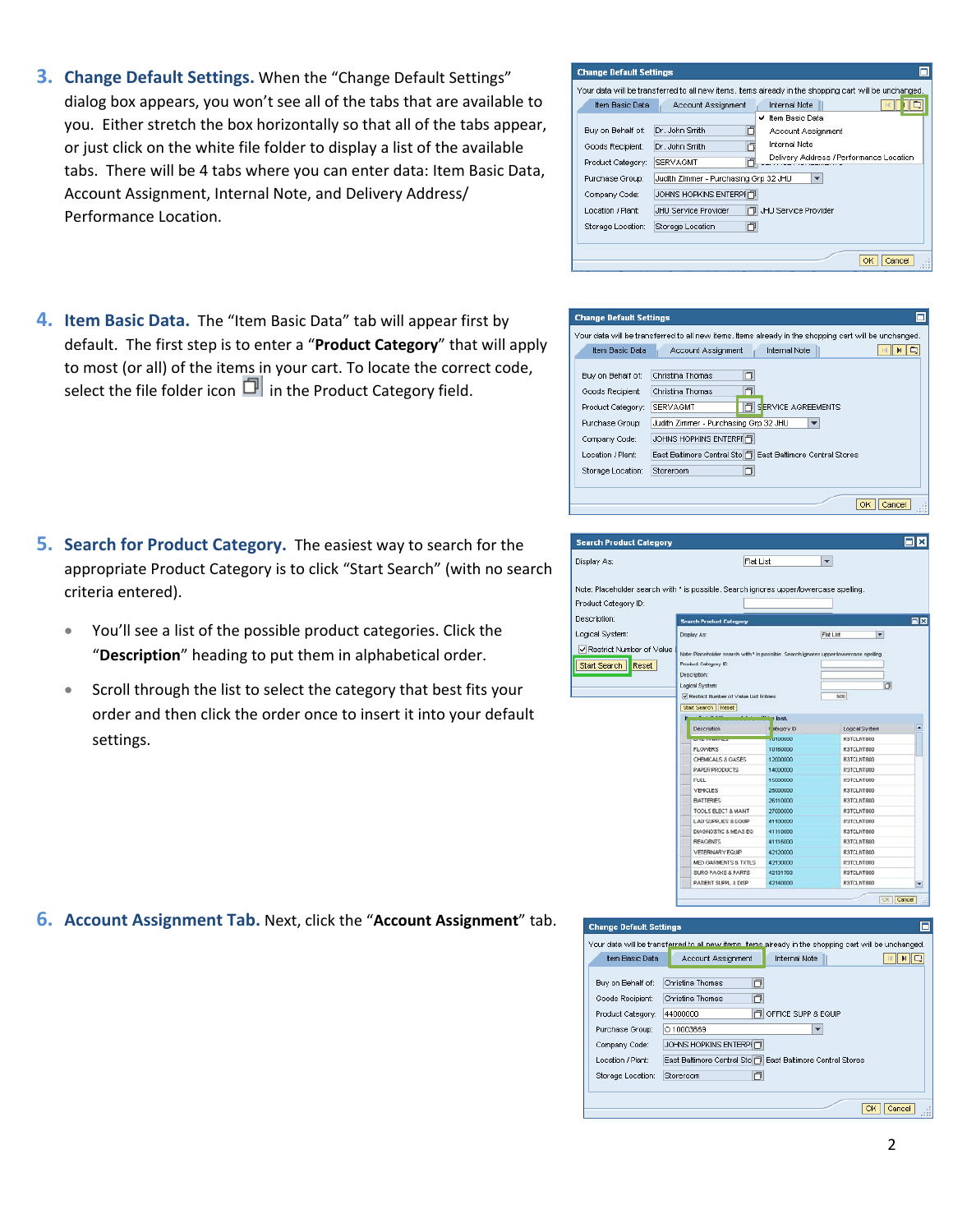**7. Account Assignment.** Use this tab to enter the account assignment information that will apply to most (or all) of the items in your cart.

|                        | <b>Change Default Settings</b> |                                                                                                                                                                            |                                         |                                                                                                |  | $\square$ |
|------------------------|--------------------------------|----------------------------------------------------------------------------------------------------------------------------------------------------------------------------|-----------------------------------------|------------------------------------------------------------------------------------------------|--|-----------|
| <b>Item Basic Data</b> | <b>Account Assignment</b>      | Your data will be transferred to all new fems, items already in the shopping cart will be unchanged.<br>Internal Note                                                      | Delivery Address / Performance Location |                                                                                                |  |           |
|                        |                                | You can see who bears the costs and, if necessary, you can distribute the cost to several cost centres<br>Cost Distribution Percentage v Details Add Line Duplicate Delete | Spit Dintribution                       |                                                                                                |  | Settings  |
| Number                 | Accounting Line Number         | Percentage Account Assignment Category                                                                                                                                     | Assign Number                           | Account Assignment Description General Ledger Account General Ledger Description Business Area |  |           |
| 0001                   |                                | 100.00 Cost Center                                                                                                                                                         | $\times$ 1010289732                     |                                                                                                |  |           |

**Change Default Settings** S

Experiment and the state of the state of the control of the control of the state of the state of the state of the settings of the settings of the settings of the settings of the settings of the settings of the settings of

• Check the cost object under the

"**Account Assignment Category**" header (this field could say Cost Center, Internal Order, or WBS Element) to make sure that it is correct for your order.

- Click in the field under the header that says "**General Ledger Account**." Verify the appropriate G/L account with your financial administrator, and then enter it in this field.
- You may also add the fund for WBS Elements in the Default Cart Settings.
- If you would like to split the cost distribution for the entire cart, you may do so by selecting the appropriate method under "**Cost Distribution**" and then adding cost lines accordingly.

who bears the costs and, if necessary, you can distribute the cost to se

Internal Note | Delivery Address / Performance Lo art will be unchange

0001 | 100.00 Cost Center → 1010289732 | 100.00 | 631001

Number Accounting Line Number Percentage Account Assignment Category Assign Number Account Assign

Item Basic Data Account Assignment

Your data willbetransferred to all new items.Itei

- Click **OK** to add the account information to your default cart settings.
- **8. Internal Notes.** Next, click the "**Internal Note**" tab to attach an internal note that will apply to your entire order. Note that an Internal Note does not appear on the Purchase Order and can only be viewed by people within Johns Hopkins.
	- Type the note in the free text field and then click "OK" when you are finished.
	- Note that "Suppler Text" cannot be set wtihin the default cart settings and must be set at the line item level within the shopping cart.
- **9. Delivery Address/Performance Location.** There is a 4<sup>th</sup> tab to the right of "Internal Note" which will not be displayed unless you stretch the dialog box horizontally or click on the file folder icon to the right of the tabs. The pop‐up box shown to the right has been stretched to show all of the tabs.
	- Click "**Delivery Address/Performance Location**" to enter a delivery address for most (or all) of your order.

| <b>Change Default Settings</b>                                                                                                             |  |  |  |  |  |  |  |
|--------------------------------------------------------------------------------------------------------------------------------------------|--|--|--|--|--|--|--|
| Your data will be transferred to all new items, items already in the shopping cart will be unchanged.                                      |  |  |  |  |  |  |  |
| <b>Internal Note</b><br>Delivery Address / Performance Location<br>Item Basic Data<br>Account Assignment                                   |  |  |  |  |  |  |  |
| Here you can add or edit an internal note. Changes are accepted automatically<br>Internal note:<br>This is an internal note to purchasing. |  |  |  |  |  |  |  |
|                                                                                                                                            |  |  |  |  |  |  |  |
| $\cap$ K                                                                                                                                   |  |  |  |  |  |  |  |

| Account Assignment |                      |                                                                               |
|--------------------|----------------------|-------------------------------------------------------------------------------|
|                    | <b>Internal Note</b> |                                                                               |
|                    |                      |                                                                               |
|                    |                      |                                                                               |
|                    |                      |                                                                               |
|                    |                      | Here you can add or edit an internal note. Changes are accepted automatically |

OK | Cano